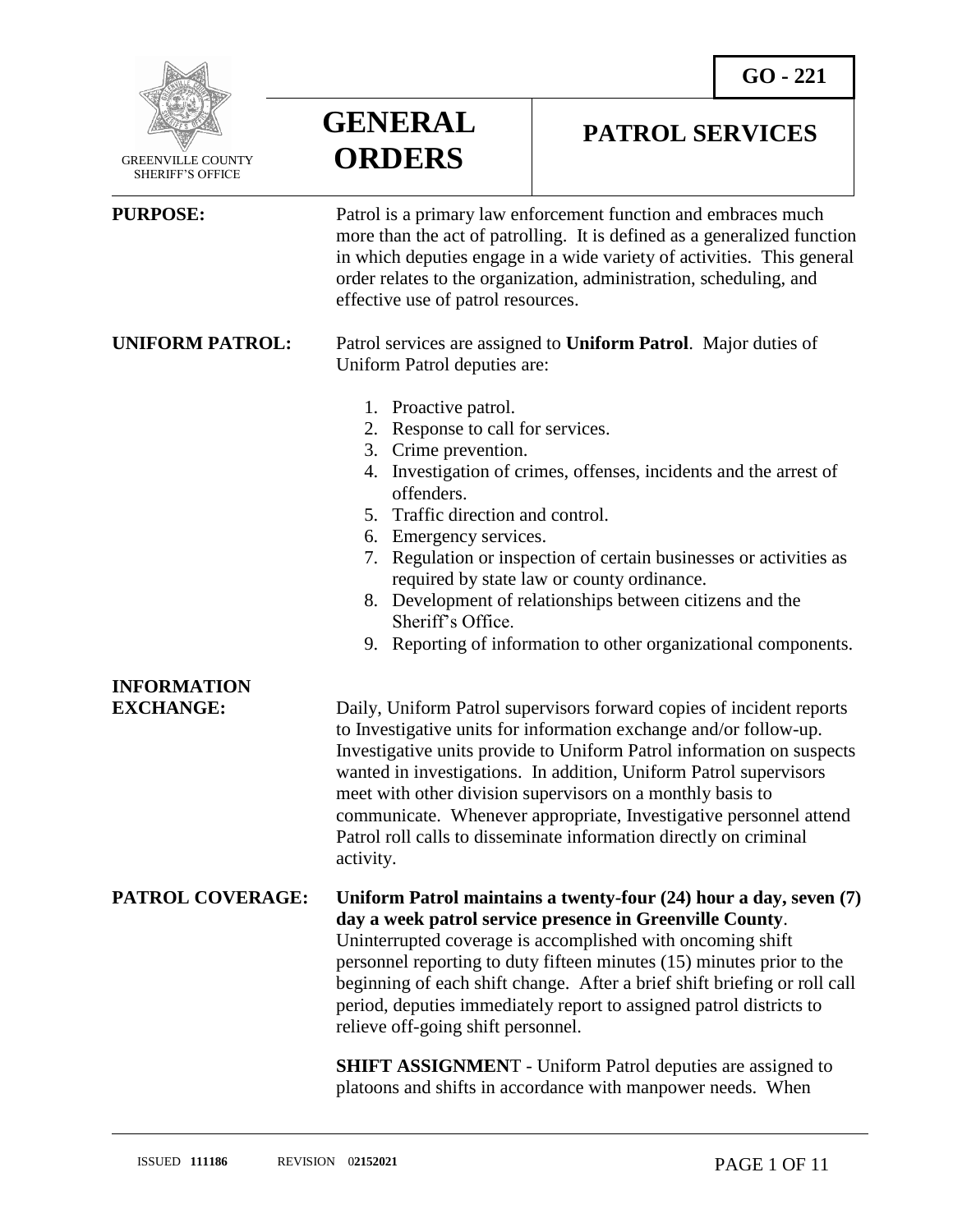possible, deputies are given their choice and seniority is used as the deciding factor in the selection process.

**SCHEDULING** - Whether fixed or swing shifts are used, a monthly work schedule is published at the beginning of each month. This schedule informs all patrol deputies, including supervisors, of their shift rotation, their scheduled days of work, and scheduled days off. Day/night rotation occurs every 6-weeks.

**PATROL SERVICE AREA ASSIGNMENT** - Patrol deputies are assigned to specific beats or districts. Each Uniform Patrol deputy is responsible for law enforcement services in his or her assigned area.

**MANPOWER ALLOCATION** - Deputies are assigned to specific beats based on an analysis of calls for service and other activities within each beat. The number of deputies assigned to a given beat may fluctuate by shift or day of week.

**BEAT AREA ROTATION** – Deputy trainees are rotated through various beats during their training period. Once this is completed, they are normally assigned to work a regular beat. They are transferred to other beats when supervisors deem it necessary and in the best interest of the Sheriff's Office. Platoon supervisors handle requests to transfer from beat assignments. The purpose of extended assignment in a patrol beat is to enable deputies to become better acquainted with persons, businesses, organizations and hazards on the beat. Additionally, an extended beat assignment places responsibility for events occurring in that beat on a specific deputy.

- **ROLL CALL:** Each Uniform Patrol platoon conducts roll call during the fifteenminute period prior to relieving the off-going platoon. **Roll calls accomplish:**
	- 1. Information exchange regarding unusual situations, criminal activity, changes in status of wanted persons, stolen vehicles, and major investigations.
	- 2. Notification of changes in schedules and assignments.
	- 3. Notification of new directives or changes in existing directives.
	- 4. Evaluation of deputy readiness to assume patrol.
	- 5. Training as needed.

# **RADIO**

**COMMUNICATION: Every patrol deputy engaged in a field assignment must have access to radio communications.** Each patrol deputy is assigned radio identification based on unit and beat assignment. Communications within the Sheriff's Office radio system is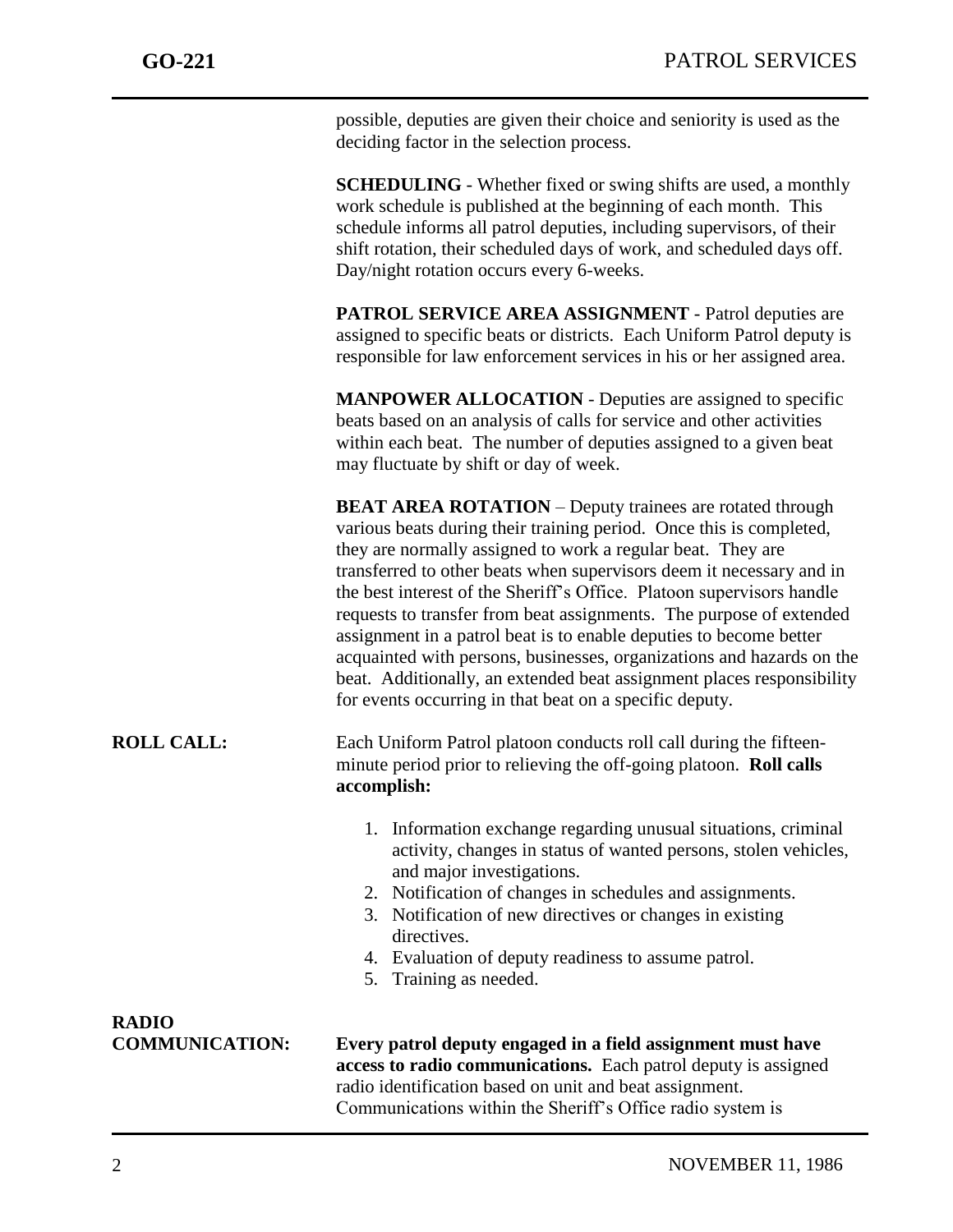conducted using approved 10-codes for all transmissions. Communication with other agencies is conducted using clear speech. Deputies are trained in radio protocol during field training. Training covers procedures on the necessity of transmitting their location, their status, the nature of cases and any developments in an investigation. **In every case, deputies are to communicate with a dispatcher:**

- 1. Upon arrival at the scene of an incident.
- 2. Before they leave their patrol cars.
- 3. When they make vehicle or pedestrian stops.
- 4. To call in and out of service.

#### **Transmissions between deputies are to:**

- 1. Be made only for the purpose of conducting business.
- 2. Be concise and professional.
- 3. Use a minimum of airtime.

#### **All initial transmissions are to include the sending unit's identification number.**

#### **CALLS FOR SERVICE:** The number of deputies assigned to answer a call for service is determined by several factors involved in the incident. **A back-up deputy is automatically assigned if one or more of the following exist:**

- Assault on a deputy.
- On-scene arrest for a felony or violent misdemeanors.
- Resistance to arrest.
- Use of force.
- Crime in progress.
- Fleeing suspect.

**PRELIMINARY INVESTIGATIONS -** Patrol deputies conduct preliminary investigations on all calls for service for criminal incidents classified as Part I or Part II crimes under the UCR system. Specialists may conduct preliminary investigation of unusually serious or complex crimes. Additionally, certain crimes may require the presence of investigators in plain clothes during the initial investigation. Such investigations are normally initiated through CID, SID or Selective Enforcement.

**DIFFERENTIAL PATROL RESPONSE** - Certain crime calls do not require the dispatch of a patrol deputy and can be effectively handled by receiving information in an alternative manner. Procedures regarding Differential Patrol Response are to be utilized to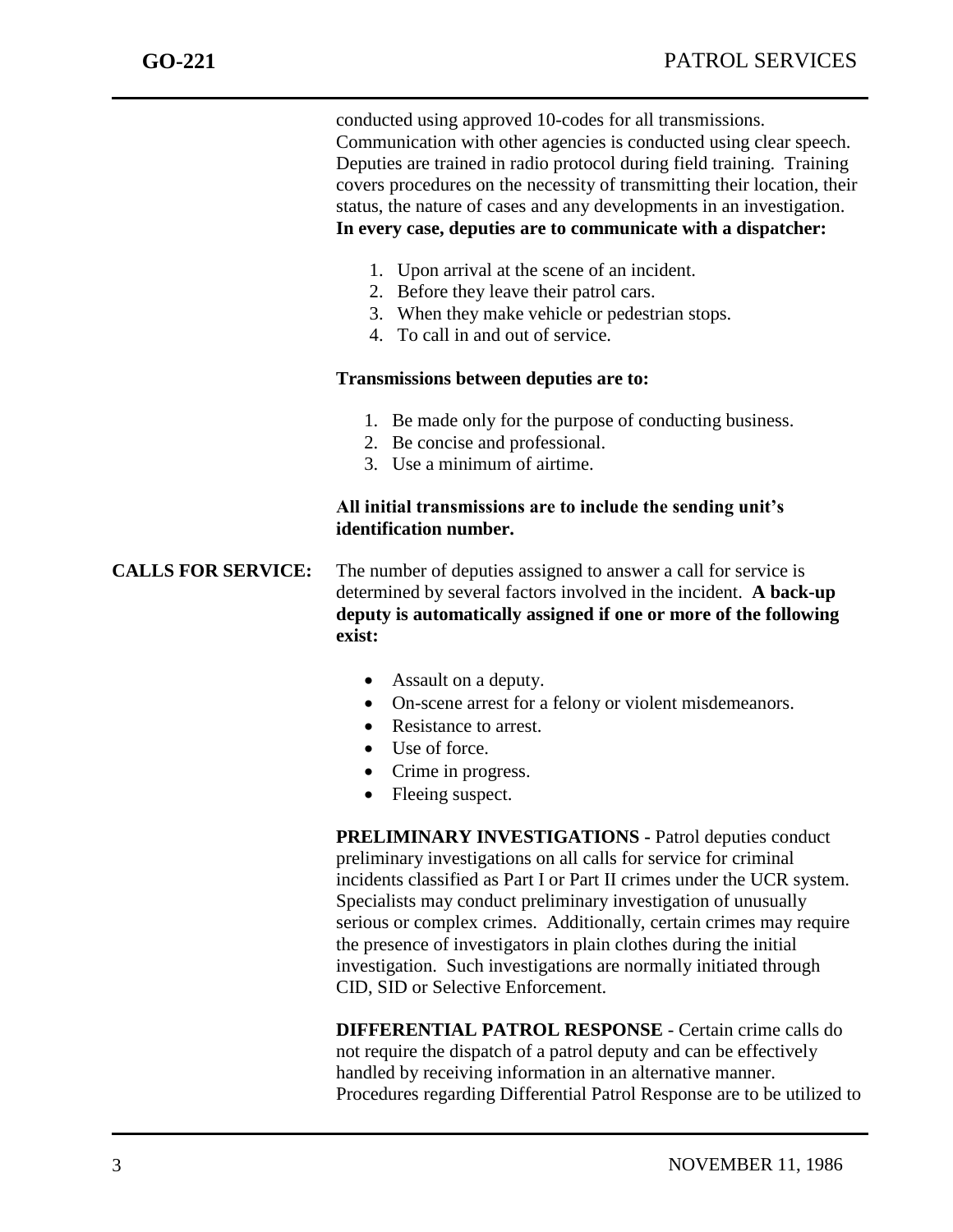maximize the effectiveness of patrol resources. Normally, this is accomplished by receiving the complaint over the telephone. A designated deputy, known as a Telephone Reporting Unit (TRU), can receive complaints and write incident reports. Calls taken in this manner are those where:

- 1. There is no active crime scene.
- 2. No suspect(s) on the scene.
- 3. No evidence to be recovered at the scene.
- 4. No further threat exists.

**PATROL SUPERVISOR RESPONSE –** Supervisors are to respond to serious incidents involving:

- Loss of life.
- Injury to deputies.
- Felonies in progress.
- Events of a serious nature that may necessitate implementation of the Incident Command System.

**BODY ARMOR -** A bullet resistant vest of at least Threat Level III-A is available for every deputy on a given shift assigned to routine field duties.

**LOCKED VEHICLE CALLS –** Deputies will respond to locked vehicle calls when there exists an immediate necessity to gain entry. Immediate necessity is defined as a situation which involves a potential loss of life, or public welfare is threatened. If there is a doubt concerning immediate necessity, Communications will immediately refer the call to a field supervisor.

#### **TELEPHONE REPORTING UNIT:** The **Telephone Reporting Unit (TRU)** is responsible for all reports taken over the telephone. A deputy is assigned TRU duties with front desk personnel. An exception to this may be when a deputy is working light-duty and assigned TRU in the Communications Center.

Front desk personnel are to transfer all telephone complaint calls for report purposes to the TRU unless the TRU is extremely busy. Front desk personnel normally generate reports from walk-in complaints.

TRU reports may be delayed if the TRU is extremely busy. During peak periods, the TRU can obtain complainants' names and telephone numbers, and call them back shortly to take reports.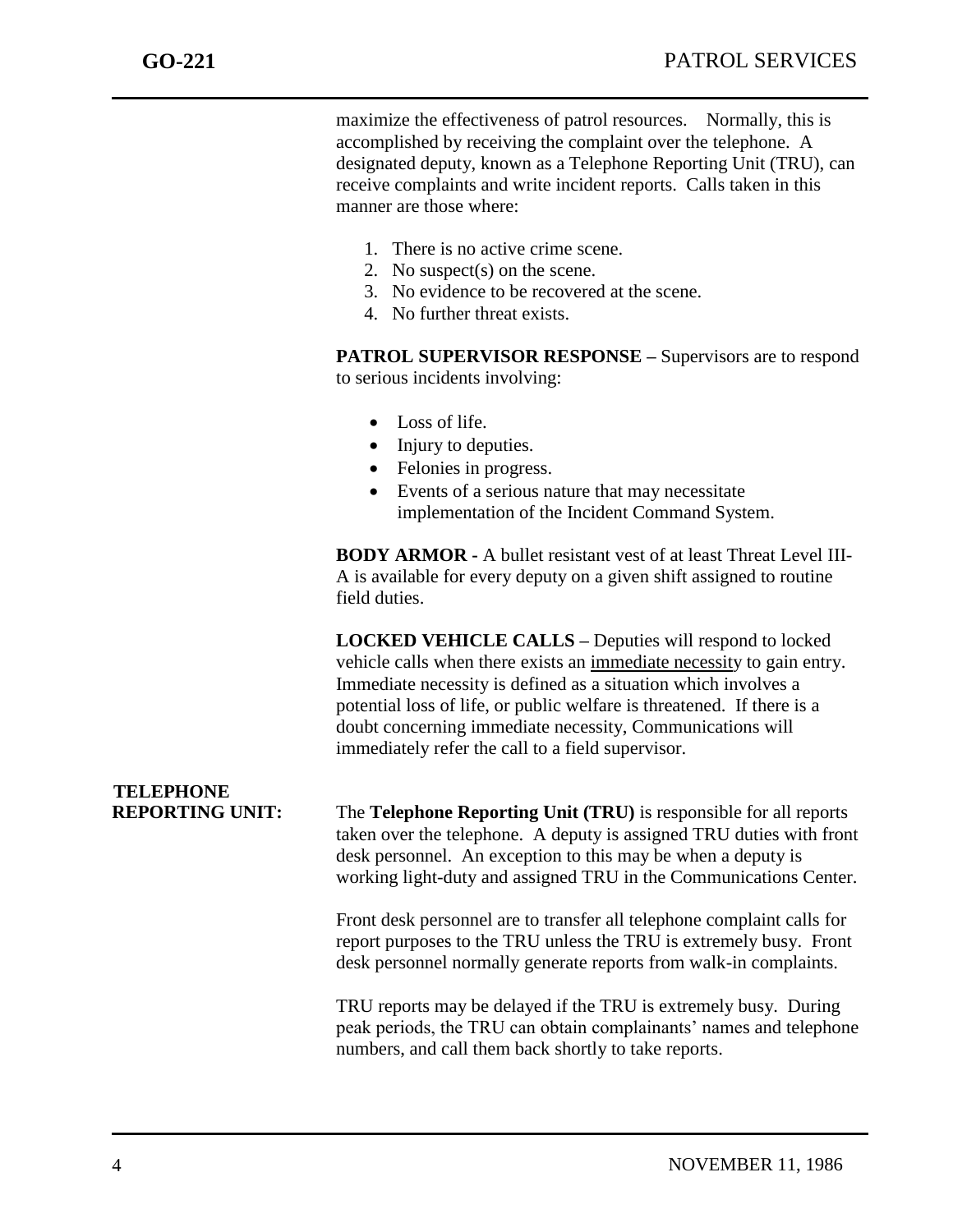**NOTE -** If a citizen demands a deputy on the scene, rather than filing a TRU report, a unit may be dispatched. The complainant is to be advised that other more serious calls must be answered first and motorized response may be delayed.

**TRU REPORTS** - The following offenses are to be handled by the TRU rather than dispatching a deputy to the scene:

- 1. **Gas Drive-Offs –** Whether a tag number exists or not, a report is to be taken by the front desk or TRU. If the complainant did not witness the theft or has no definitive evidence of the theft, a Code 4 is written to document the incident.
- **2. Malicious Damage –** When a deputy does not need to see the damage, interview witnesses, does not need ID to respond or does not constitute a significant monetary amount.
- 3. **Auto Theft, Using Vehicle Without Owner's Consent, Breach of Trust/Auto –** May be taken over the phone unless circumstances exist requiring a motorized response.
- 4. **Petit Larceny –** When the suspect has left the scene or there is no suspect.
- 5. **Breach of Trust** Fraud less than \$2000.
- 6. **Failure to Return Rental Property.**
- 7. **Information Only Reports -** A TRU report is written whenever there is no immediate need for any law enforcement action. Patrol supervisors review these report for possible follow-up.
- 8. **Missing Persons -** A TRU report is written if circumstances are not of a suspicious nature and the missing person is an adult. A BOLO is aired by Communications. Adult and Juvenile missing reports are assigned for follow-up, Adult (CID), Juvenile (SID). If the missing person is a juvenile or there are suspicious circumstances, a patrol deputy is to be immediately dispatched. A motorized response is to be made to incidents involving young children, the elderly, persons who may be mentally ill, and people with serious health issues. See also GO-239.
- **9. Phone call complaints** A TRU report is written when there is no threat of immediate violence. All incidents are recorded on a Code 5 incident report form. Victims are instructed to report reoccurring phone calls directly to their telephone service provider Annoyance Call Center, who can provide information about deterrent features such as call trace or call block. If a victim recognizes the suspect's voice and has supporting evidence, the victim is given a case number to sign a courtesy summons warrant. If the victim cannot identify the caller, the incident is assigned to the investigator responsible for follow-up on Unlawful Communications cases.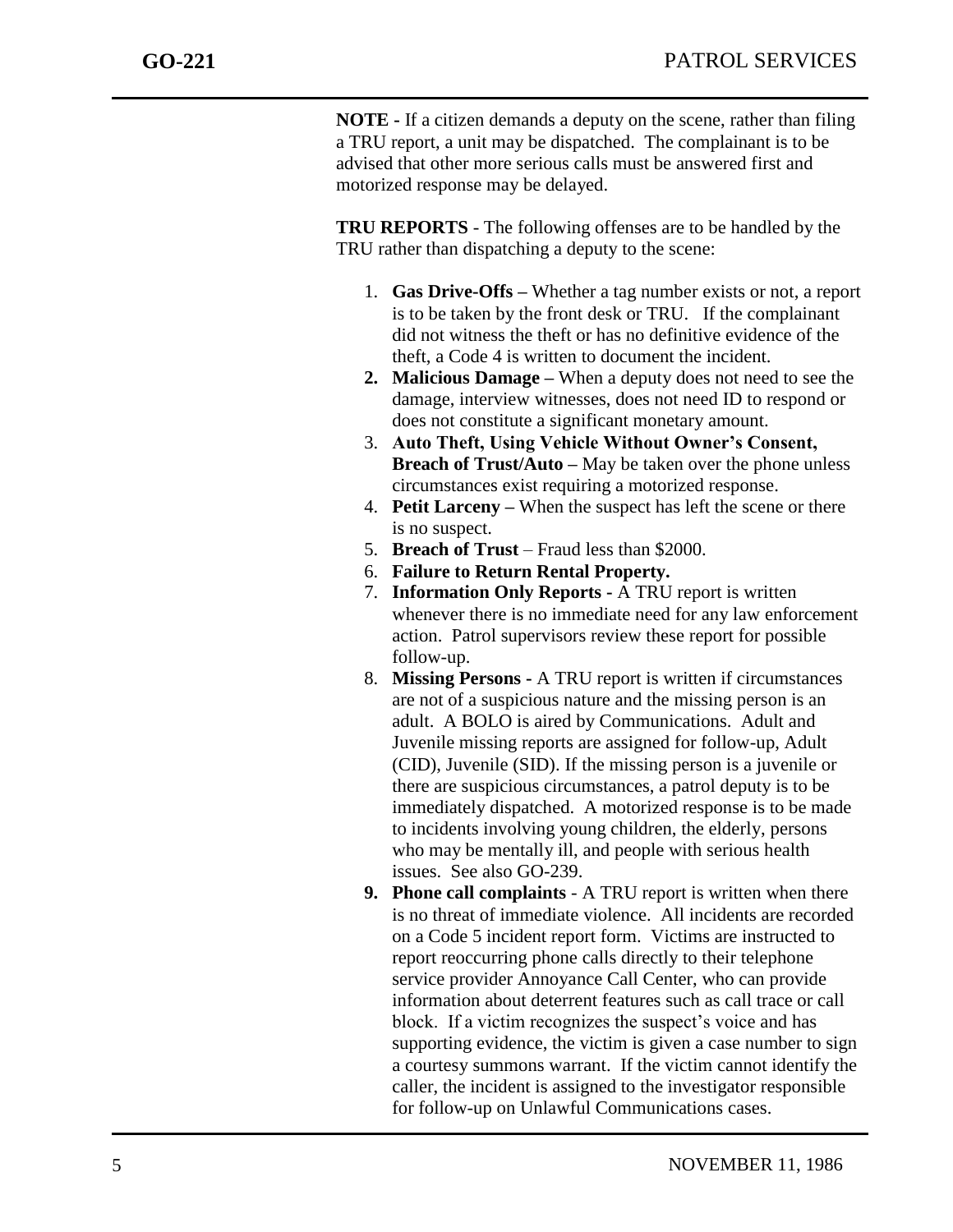- **10. Grand Larceny less than \$2000 –** Where there is no suspect**.**
- 11. Any other minor incident that does not require a deputy's presence on scene.

# **FOLLOW-UP**

**INVESTIGATIONS:** Follow-up investigations are assigned to Uniform Patrol deputies as part of their regular duties. At the end of each shift, patrol supervisors review incident reports written during the shift. Reports are reviewed to determine if an incident should receive a follow-up investigation.

> A Follow-up team, composed of a minimum of three (3) deputies, will work a six week rotation to handle the majority of the follow-ups assigned to Uniform Patrol. Follow-ups will not be assigned to this team for the following reasons:

- Reporting deputies with less than eighteen months of experience
- Field Training Deputies who are with a trainee
- At the request of the reporting deputy

**The following is the recommended criteria for assigning follow-up investigations, but should in no way inhibit a supervisor from assigning a particular case for follow-up:**

- Crimes against persons.
- Burglaries.
- Missing persons.
- Economic crimes.
- Vice and narcotics.
- Organized crime.
- Environmental crime.
- Multiple incidents in a given area.
- Cases requiring follow-up for unusual or specific reasons.

#### **In addition to the preceding, cases that include:**

- Suspect identities.
- Information leading to a suspect (witness).
- Evidence leading to a suspect (tag number, fingerprints).
- Statements (witness or victim).
- Incidents with similar methods of operation (m.o.) or occur in the same general area.
- Cases with large losses (theft or damage).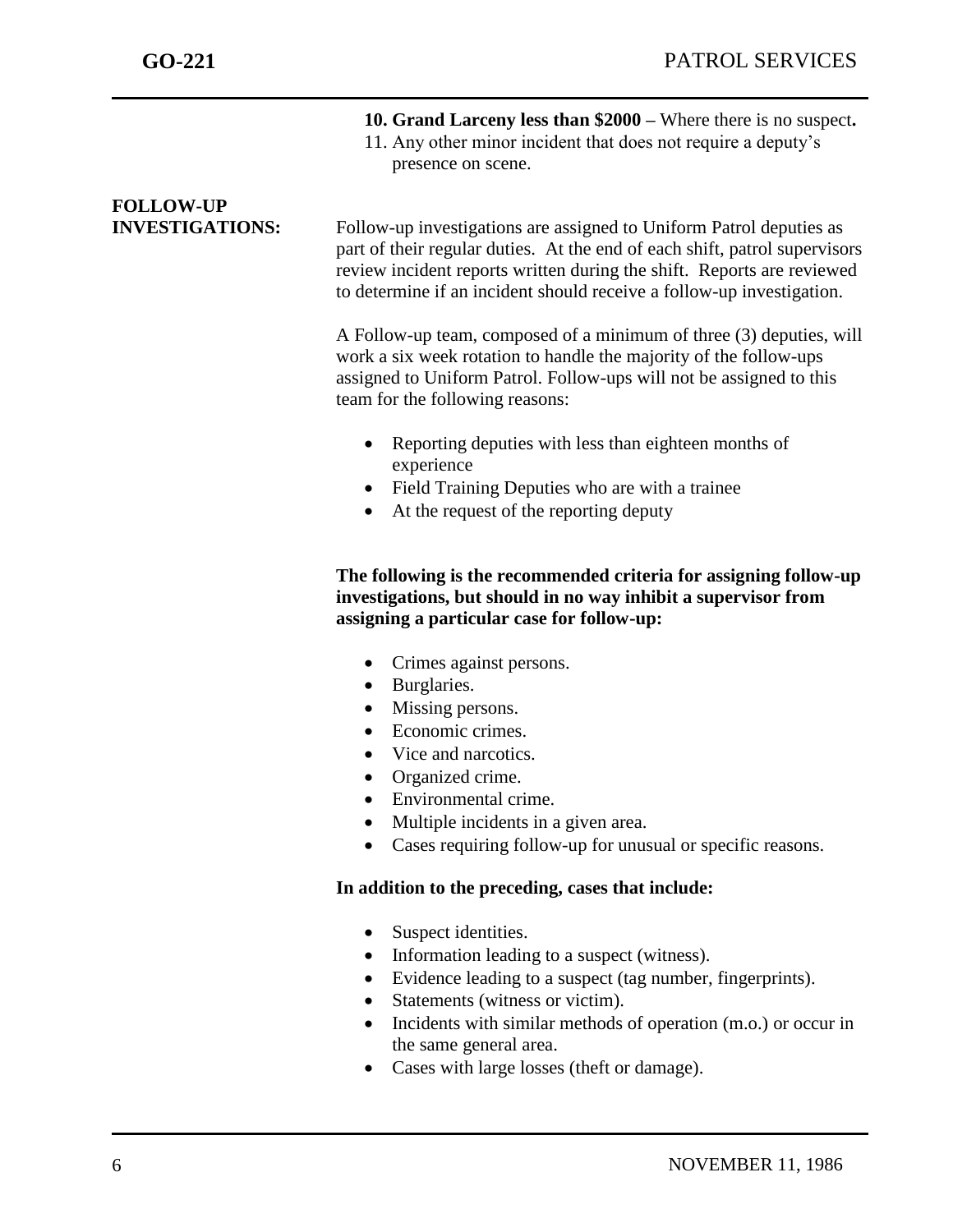Reports identified for follow-up investigation are further divided into those assigned Investigative units, or assigned to Uniform Patrol deputies.

#### **Criteria for assigning cases to CID/SID:**

- 1. All homicide cases.
- 2. All arson cases.
- 3. All sexual assault cases.
- 4. All juvenile offender cases.

#### **Criteria for assigning cases to Selective Enforcement:**

- 1. Cases requiring follow-up investigation by a plainclothes element.
- 2. Complex, detailed cases.
- 3. Cases that cross over into multiple patrol districts.

FOLLOW-UP LOGBOOKS – Each divisional component to include the Follow-up team, responsible for follow-up investigations, maintains logbooks recording all assigned cases. Logbooks contain case numbers, offense descriptions, deputies assigned for follow-up, each case status, and when follow-up reports are filed. A written follow-up report is required within ten (10) calendar days from date of assignment.

#### **FIELD INVESTIGATIONS: FIELD INTERVIEWS -** Persons acting in a suspicious manner or frequenting a high crime area are potential subjects for field interview. Field interviews may disrupt criminal activity. **Field Interview (FI) Contact Cards** are to be used to document field interviews. FI cards provide information on persons at or near the scene of criminal activity.

**INFORMANTS** - Deputies working with informants are to adhere to guidelines established in General Order 216.

**LAW ENFORCEMENT HAZARDS** - Defined as any situation, person, property or place that may induce an incident calling for law enforcement action. Hazards may be permanent or temporary, and may vary hourly, daily, or seasonally. All Sheriff's Office personnel are to attempt to identify as many hazards as possible and report same to communications or a patrol supervisor. Patrol supervisors are to determine which patrol technique will most effectively counteract them.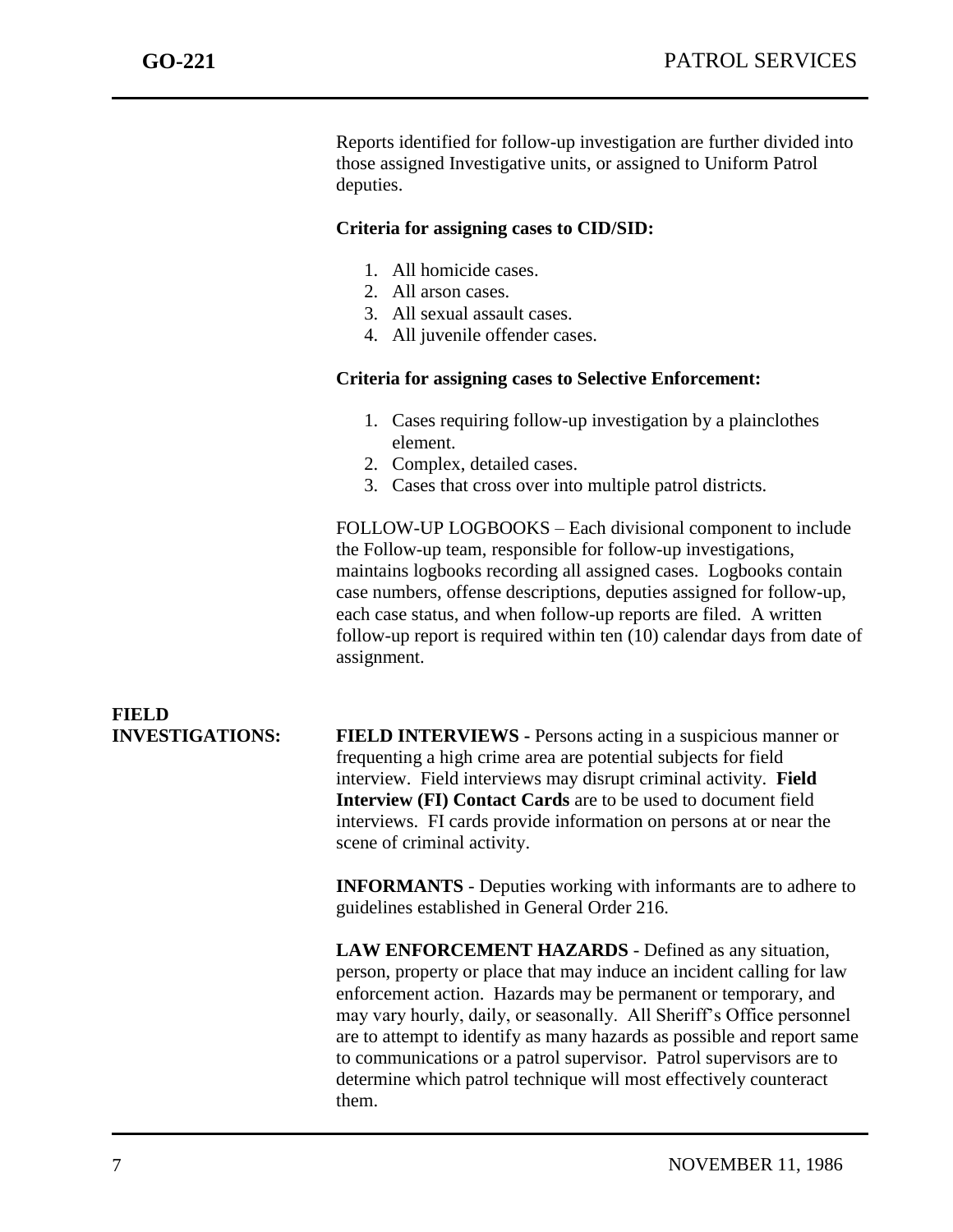#### **Methods used to disseminate information on hazards include:**

- 1. Posting information in a central location.
- 2. Publishing a daily bulletin.
- 3. Announcing hazards at roll call or via general radio broadcast.

#### **PATROL VEHICLES: Whether marked or unmarked, vehicles used in routine or general patrol service are to be equipped with operational emergency lights and a siren.** Vehicles used primarily by ranking supervisors and investigators in plain-clothes are not included in this requirement. Vehicles used for traffic enforcement must be equipped with a siren and emergency lights.

#### **All marked vehicles used in routine or general patrol service are to be equipped, at a minimum, with the following equipment in operational order:**

- 1. Blue lights mounted on the roof.
- 2. Siren.
- 3. Mobile radio transceiver.
- 4. Public address speaker.
- 5. Exterior spot light.

Patrol vehicles used for covert purposes are exempt from the above.

#### **PATROL VEHICLE SUPPLIES - Patrol cars are to carry the following supplies to enable deputies to respond adequately to traffic collisions or other emergencies:**

- 1. Basic emergency medical supplies.
- 2. An emergency blanket.
- 3. Fire extinguisher.
- 4. Flares (minimum of 6).
- 5. Crime scene tape.
- 6. CPR mask.
- 7. Anti-bacterial soap.

Supervisors inspect these quarterly for operational readiness. Supplies are replenished as needed.

**SEATBELTS** - All operators and passengers in Greenville County Sheriff's Office vehicles are to wear seat belts. In the event a car seat is needed to transport a juvenile, one is available in dispatch or the on call victim advocate will be notified and they will respond to assist.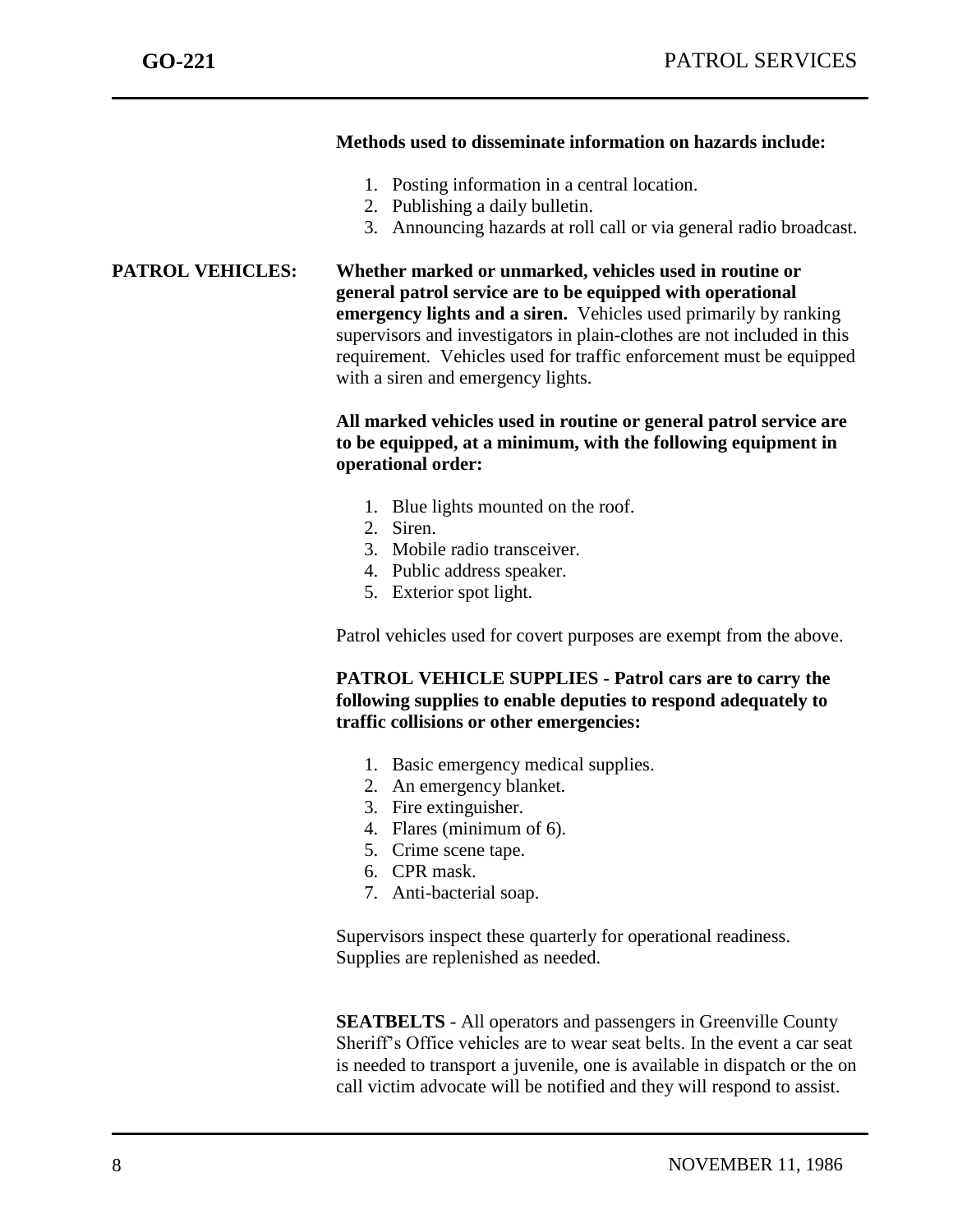### **NEXT-OF-KIN, DEATH, OR EMERGENCY**

**NOTIFICATIONS:** Patrol deputies frequently make notifications to the next-of-kin of deceased, seriously injured or seriously ill persons. **On all in-county deaths, the Coroner's Office is responsible for the notification of next-of-kin.** On out-of-county deaths, the Coroner's Office in the affected jurisdiction will normally make notification of relatives living within Greenville County. However, in some cases this may not be possible and the assistance of the Sheriff's Office may be required.

> **When requested to do so by a Coroner from another jurisdiction, patrol deputies make the next-of-kin notifications.** Deputies assigned to this duty are to be prompt and considerate when informing the family. For example, if children are present, it may be better to suggest to the concerned person that you speak to them alone or out of the presence of children. Special care is to be taken with elderly persons receiving notifications. Be prepared to furnish them with a contact person or telephone number where they may receive further information. Notifications of the next-of-kin for seriously injured or seriously ill persons are to be conducted in a manner similar to that of a death notification.

*Next-of-kin notification of a Sheriff's Office employee is outlined in General Order 117*.

**Notification of agencies, such as the Coroner's Office, Roads and Bridges/Highway Department personnel, public utilities and news media are to be carried out in the following manner:**

- 1. The Coroner's Office is notified of all deaths in the County. Emergency Medical Services personnel are responsible for notifying the Coroner.
- 2. Roads and Bridges and Highway Department personnel are to be notified promptly whenever there is a road obstruction, flooding, or bridge damage. Patrol units discovering such situations are to relay information to Communications. Communications are responsible for contacting the appropriate county or city agency.
- 3. Public utilities, such as power companies, natural gas companies and telephone companies, all provide vital services to the public. Patrol units discovering problems or disruptions in such services are to promptly notify Communications of the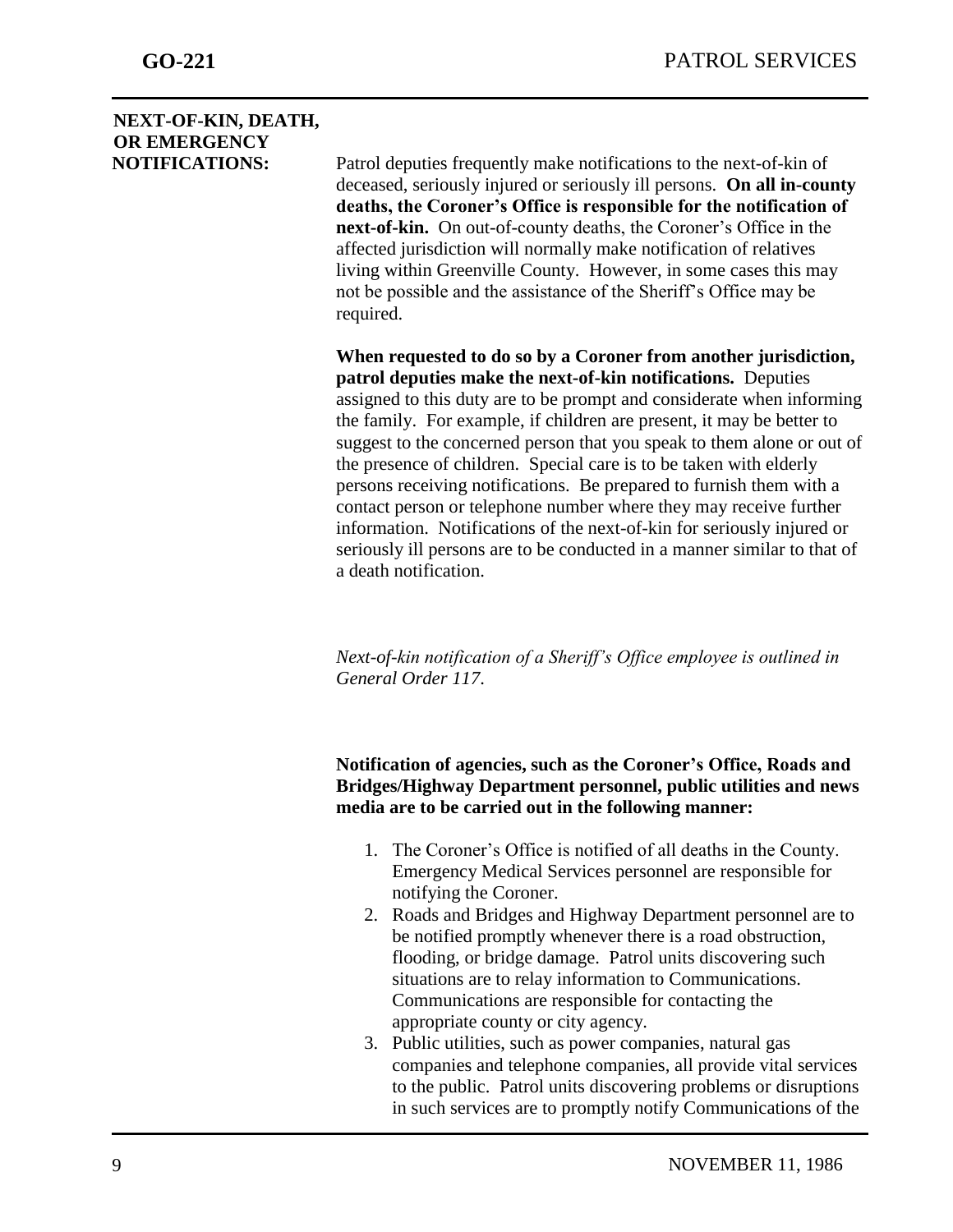location and nature of the problem. Communications will notify the affected company's operations personnel.

4. Events affecting the safety of the public are to be immediately relayed to the Public Information Officer. He, in turn, will notify the appropriate news media agencies to disseminate information to the public.

## **ANNOYING TELEPHONE CALL**

**COMPLAINTS:** Annoying telephone call complaints are to be handled in the following manner:

- 1. Record all incidents on an Incident Report (Code-5) form. Include all pertinent information about the offense and any threats made, use of profane or obscene language, the frequency or total number of calls, and any other person(s) who overheard the calls.
- 2. Instruct victims to report reoccurring phone calls directly to their telephone service provider Annoyance Call Center. The Annoyance Call Center will advise concerning proper procedures to trace calls in an effort to identify the offending caller. If a trace is successful, the telephone company will take steps to stop the caller.
- 3. Advise victims to ask their telephone service provider about available deterrent features, such as call trace or call block.

In many cases, these steps will deter unwanted calls, and no further investigation is necessary. In the event of reoccurring incidents, the following will apply:

- If the victim recognizes the suspect's voice and has supporting evidence, such as a voicemail message or tape recording of the calls, if probable cause exists then appropriate charges can be made. SC Code of Laws § 16-17-430 is a misdemeanor adjudicated in magistrate's court. A shift supervisor will assign the incident for follow-up.
- If the victim cannot identify the caller, the incident should be assigned to the investigator responsible for follow-up on Unlawful Communications cases. Advise the victim to tape record each conversation, contact their telephone service provider and request call trace feature – Star 57. Bell South is the primary service provider in Greenville County. Victims